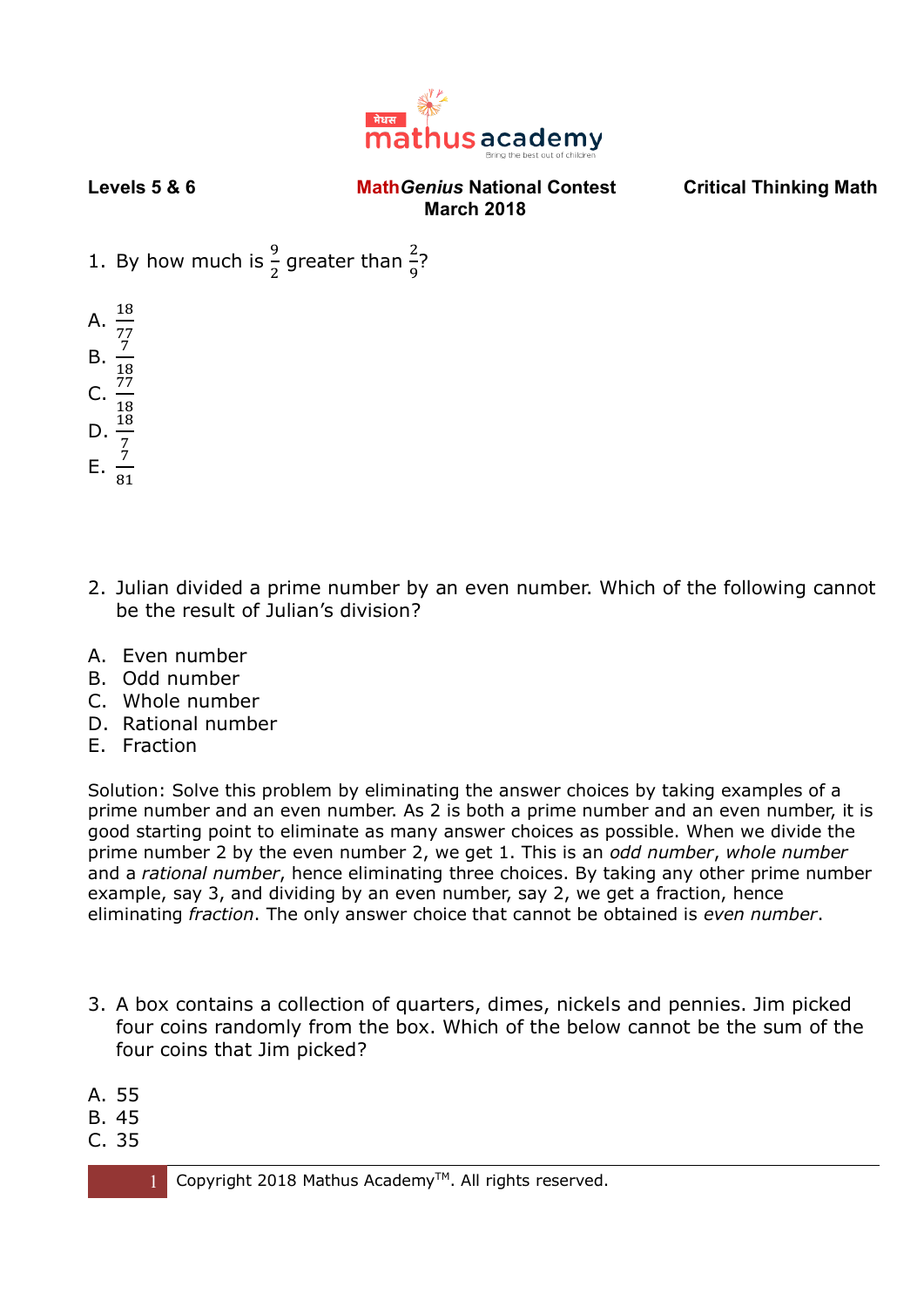

D. 25

E. 15

4. Which of the following is the smallest?

- A. 5.76545
- $B. 5.765\overline{4}$
- C.  $5.76\overline{54}$
- $D. 5.7654$
- E.  $5.\overline{7654}$
- 5. One-third more than 75 is one-fifth less than what number?
- A. 80
- B. 100
- C. 120
- D. 125
- E. 150

6. If the ratio of  $x$  to  $y$  is 2:7, which of the following equations must be true?

- A.  $x-y = 5$
- B.  $xy = 14$
- C. 7x=2y
- D. 2x=7y
- E.  $x+y=9$
- 7. It takes Lori 30 minutes to walk uphill 1 mile from her home to school, but it takes her only  $10$  minutes to walk from school to her home along the same route. What is her average speed, in miles/hour, for the round trip?
- A. 3
- B. 3.125
- C. 3.5
- D. 4
- E. 4.5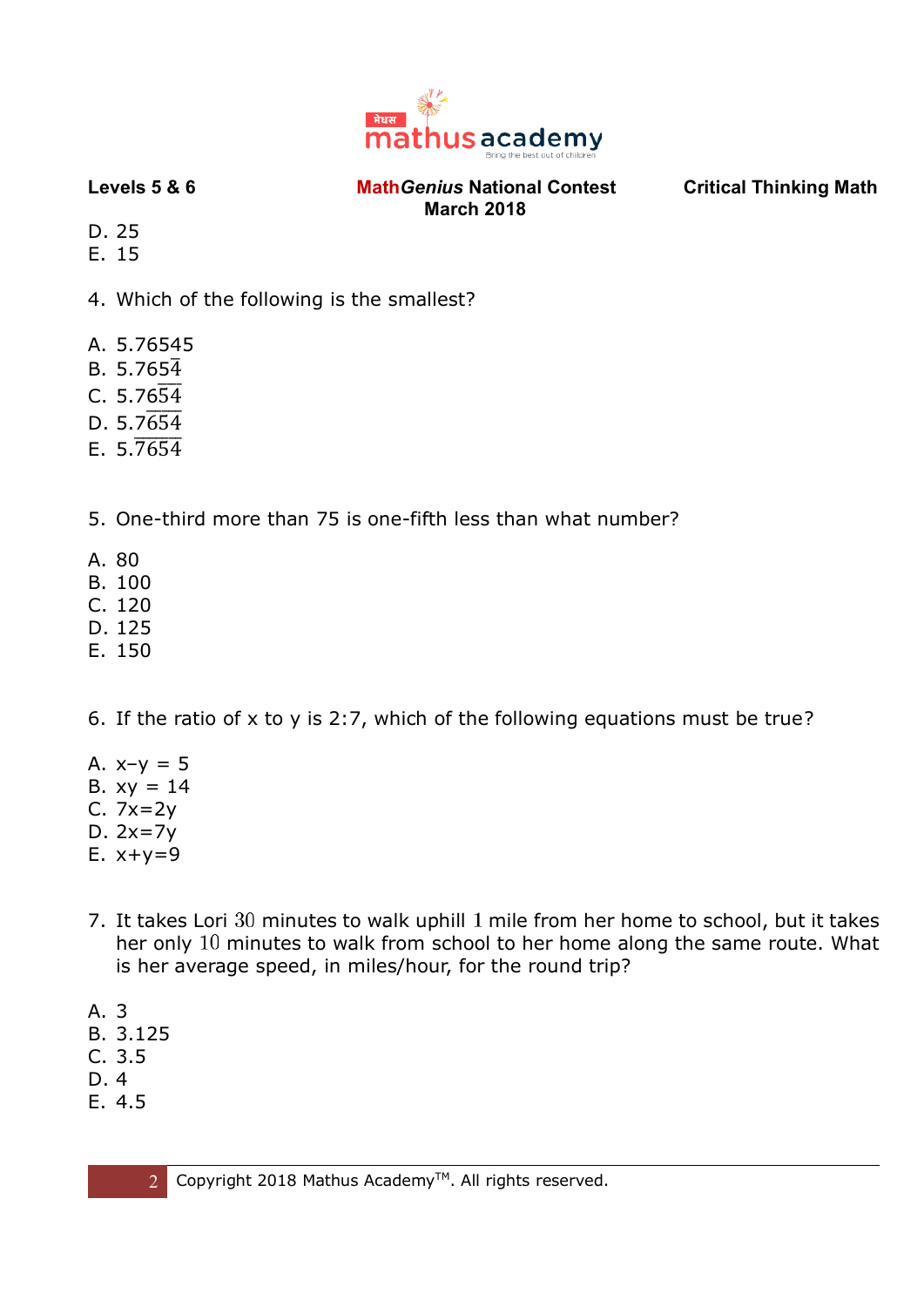

- 8. How many two-digit numbers have digit-sum that is a perfect square? (note: digitsum is the sum of the digits in a number)
- A. 14
- B. 15
- C. 16
- D. 17
- E. 18
- 9. Ashley spent  $\frac{1}{7}$  of her money on food, and  $\frac{1}{3}$  of her remaining money on cloths. She then had \$36 left. How much did she spend on food?
- A. \$63
- B. \$54
- C. \$18
- D. \$12
- E. \$9
- 10. Box *X* contains 4 marbles labelled 4, 6, 8 and 10. Box *Y* contains 4 marbles labelled 3, 5, 7 and 9. If Henry draws one marble from box *X* and one marble from box *Y*, how many different values are possible for the sum of the two numbers on the marbles?
- A. 6
- B. 7
- C. 8
- D. 12
- E. 16
- 11. If the sum of 7 consecutive numbers is 259, what is the sum of the first and last numbers?
- A. 34
- B. 37
- C. 74
- D. 111
- E. It cannot be determined based on the given information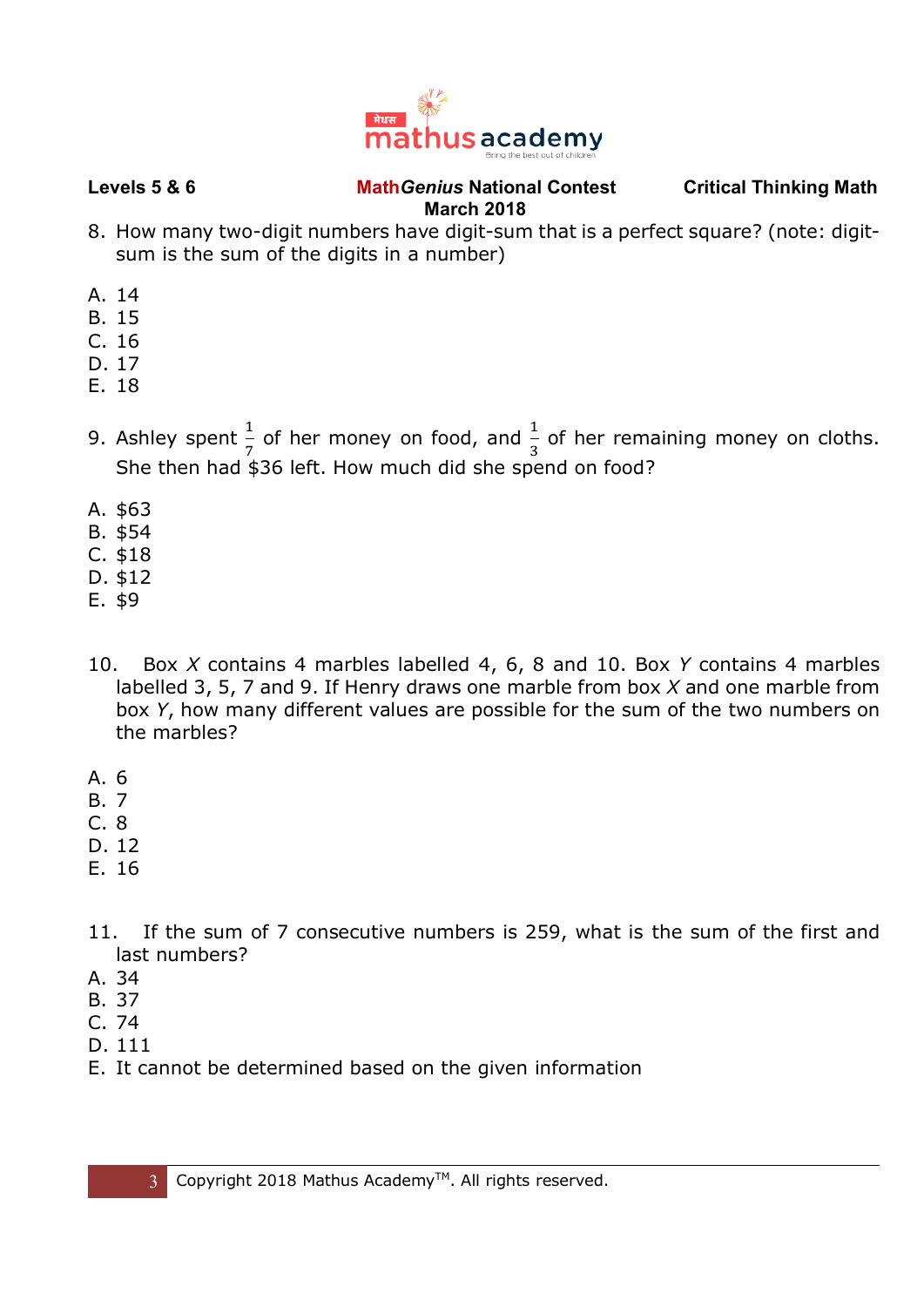

- 12. Tiffany correctly solved 75% of questions on a 40-question exam, 80% of questions on a 30-question exam and 90% of questions on a 20-question exam. What percent of all questions did Tiffany solve correctly?
- A. 80%
- B. 84%
- C. 85%
- D. 86%
- E. 88%
- 13. Triangle *ABC* has side lengths of 20, 20 and 32. Triangle *XYZ* has side lengths of 20, 20 and 24. What is the ratio of the area of triangle *ABC* to the area of the triangle *XYZ*?
- A. 1 : 1
- B. 4 : 3
- C. 3 : 4
- D. 16 : 9
- E. 9 : 16
- 14. If *a*, *b*, and *c* are positive integers where *ab* = 24, *ac* = 48, and *bc* = 72, then *a+b+c* is
- A. 16
- B. 18
- C. 20
- D. 22
- E. 24
- 15. Of the following, which number is divisible by 3?

A.  $10^{100} + 1$ B.  $10^{500} + 5$ C.  $10^{600} + 6$ D.  $10^{700} + 7$ E.  $10^{900} + 9$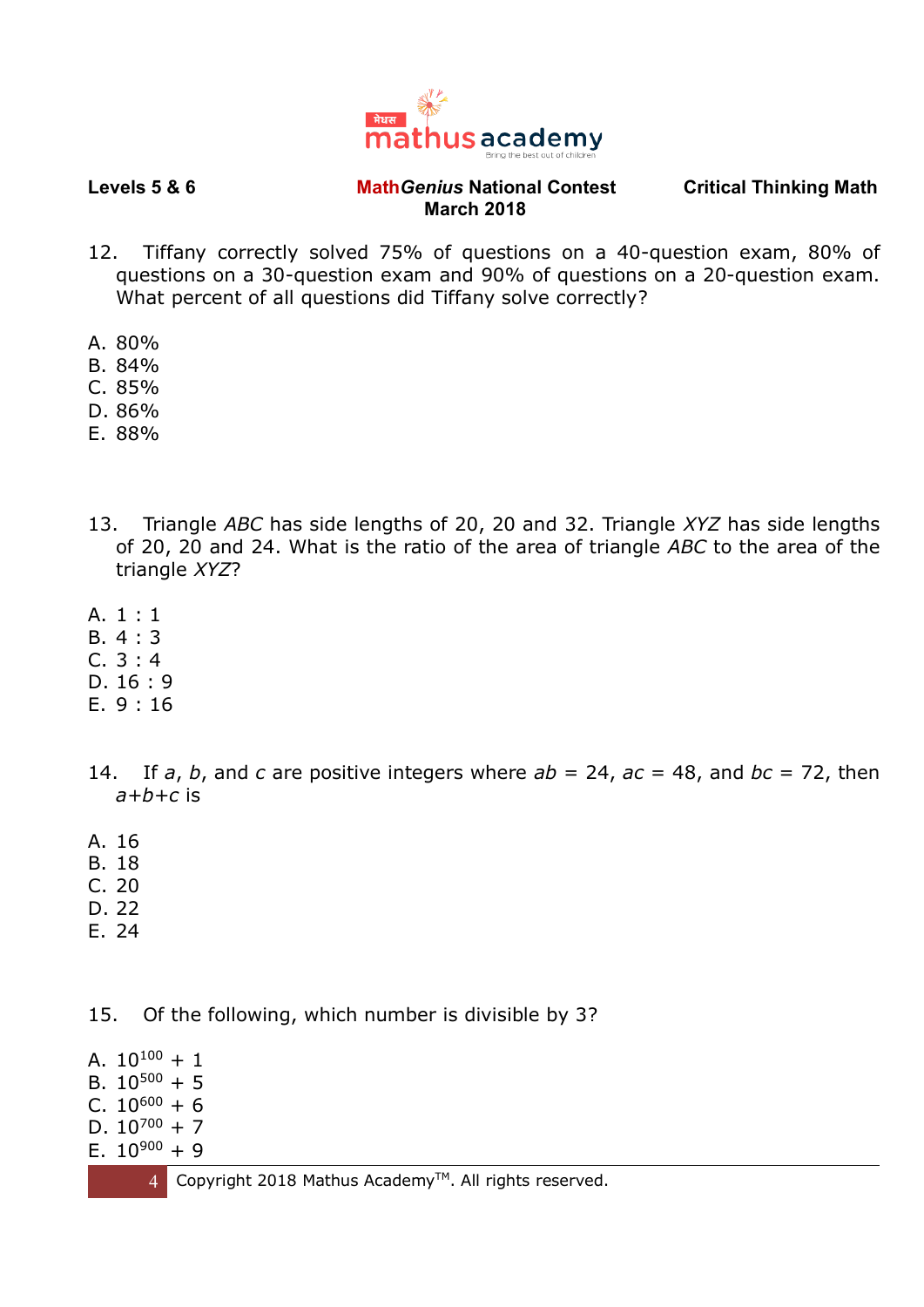

- 16. The perimeter of a square is equal to the perimeter of a particular rectangle. The area of the rectangle is equal to 35. If the side lengths of both the square and rectangle are single-digit whole numbers, what is the area of the square?
- A. 16
- B. 25
- C. 36
- D. 49
- E. 64
- 17. Three friends Xavier, Yancey and Zara each have some cash. They redistribute their money as follows: Xavier gives enough money to Yancey and Zara to double their respective amounts. Yancey gave enough money to Xavier and Zara to double their respective amounts. Finally, Zara gave enough money to Xavier and Zara to double their amounts. If Zara has \$24 when they begin and \$24 when they end, what is the total amount that all three friends have?
- A. 168
- B. 144
- C. 96
- D. 72
- E. 192
- 18. Each letter *P*, *Q*, *R* and *S* stands for different digits in the below addition and subtraction. What is the value of *S*?

|                                                | P Q<br>$R$ $P$<br>$+$ | $P$ Q<br>$R$ $P$<br>$\overline{\phantom{a}}$ |
|------------------------------------------------|-----------------------|----------------------------------------------|
|                                                | $S$ $P$               |                                              |
| A. 1<br><b>B.</b> 3<br>C. 5<br>D. 7<br>Е.<br>9 |                       |                                              |